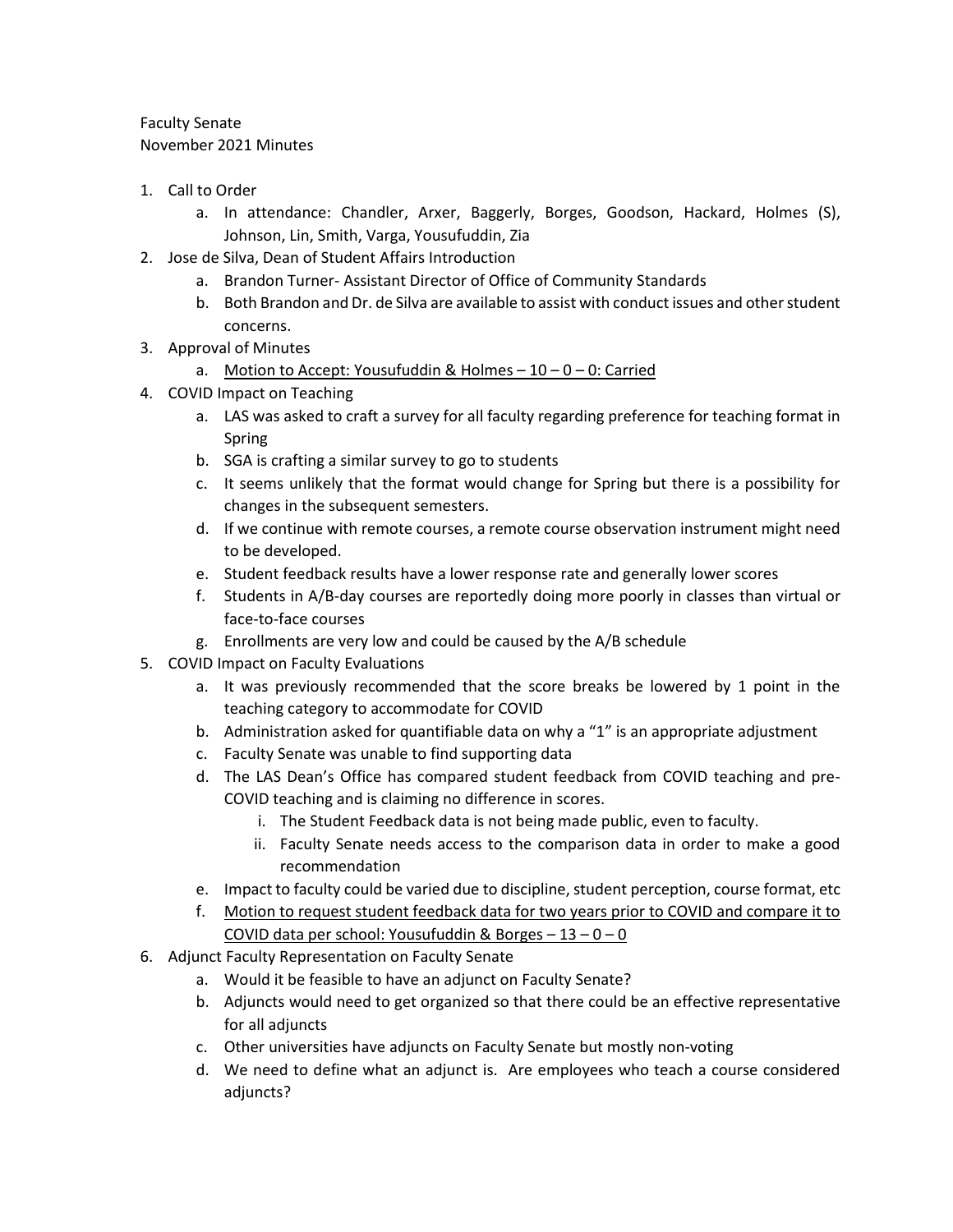- e. Recommendation for a non-voting member and give that representative time to voice concerns in the meeting
- f. Concern over logistics and having sufficient adjuncts who understand the university
- 7. AAUP Shared Governance
	- a. Develop a qualtircs survey that reflects the national survey and determines how faculty perceive the university is doing about shared governance
	- b. Limit to full-time faculty
- 8. Committee Updates
	- a. Academic Affairs
		- i. Attendance Policy has been reviewed
		- ii. Cynthia Rodriguez voted as chair
	- b. Faculty Handbook
		- i. Pam Thompson voted as chair
		- ii. Items needing resolution has been passed to committee and are under review
		- iii. Dr. Thompson met with Dr. Remmers and has a meeting planned with Dr. Stewart
			- 1. Planning to ask Dr. Stewart to provide importance of completing this to lower administration
		- iv. Currently no faculty handbook available to faculty online
		- v. Current version is lacking original statement on shared governance
	- c. Faculty Worklife
		- i. Gabe Otteson voted as chair
		- ii. Working on compensation, stop-clock policies, etc
	- d. IT
- i. Committee is going to departments to ask for instructional needs
- ii. Faculty Senate will check if intellectual property policy was approved; if so, it still needs to go to Academic Council
- iii. Does Faculty Senate have a mechanism for recognizing support staff for faculty.
	- 1. Nominate to the staff award
	- 2. Faculty Senate can make a resolution to directly recognize
- e. Library Committee
	- i. Nothing to report
- f. Nominations and Elections
	- i. Janiece Upshaw voted as chair
	- ii. Discussed procedure for Faculty Senate elections
		- 1. Hoping to have completed elections by April for a smooth transition
- g. Constitution and Bylaws
	- i. Joshua Goodson voted as chair
	- ii. Confusion over name "Charter and Bylaws" vs "Constitution and Bylaws"
	- iii. EDUC spot on committee is still open
- h. Annual Advisory Review
	- i. Walt Borges is chairing the committee
	- ii. Quantitative questions (likert-scale) will go to faculty with an optional openended question
	- iii. Review Dean, Provost, President